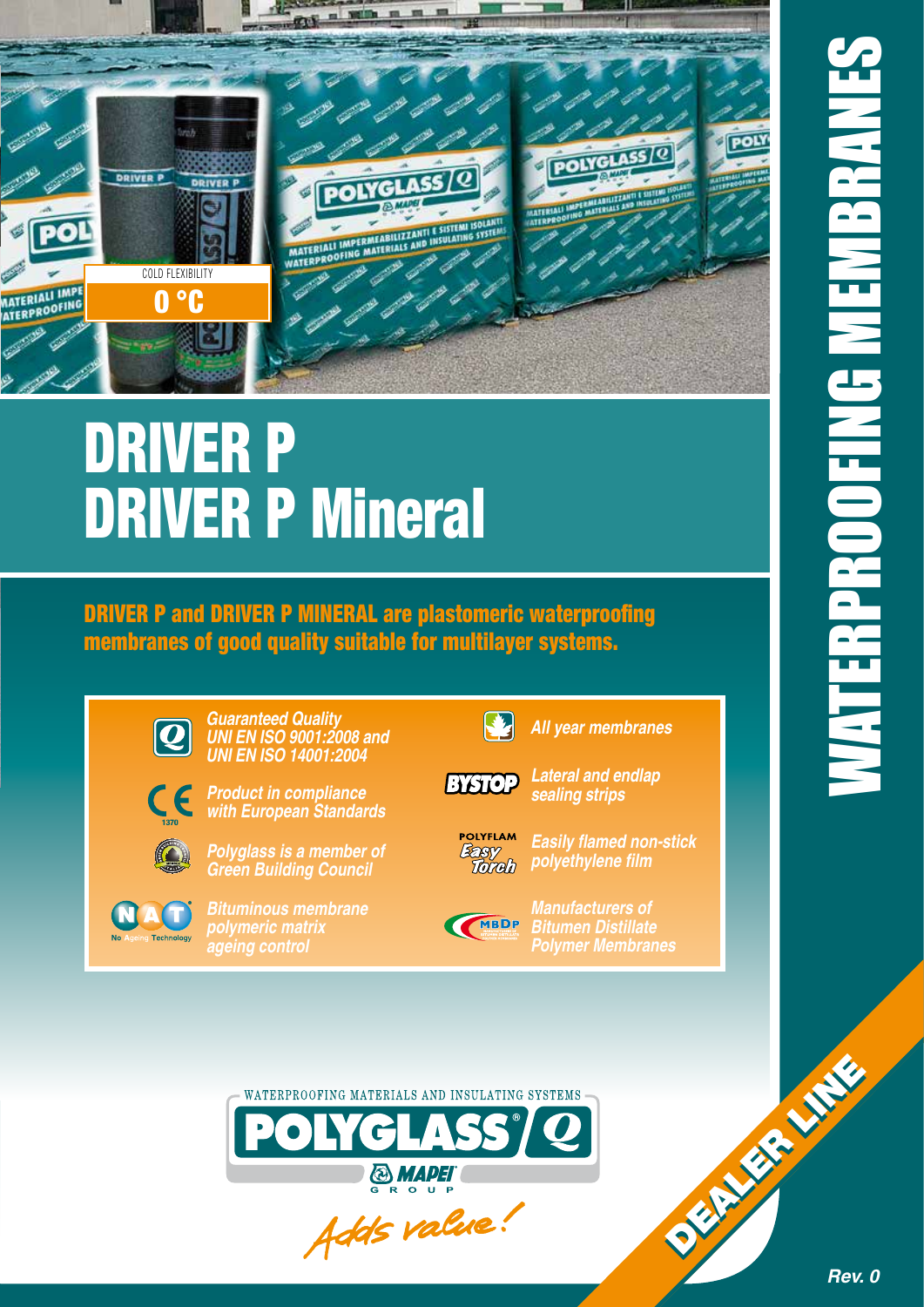

# TECHNICAL DESCRIPTION

**DRIVER P** and DRIVER P MINERAL are plastomeric waterproofing membranes with good quality, made of a distilled bitumen-based compound modified with POLYPROPYLENE and continuous staple non-woven polyester fabric reinforced and stabilized by longitudinal glass-threads. The reinforcement fabric offers good mechanical characteristics and good elongation at break. The compound ensures remarkable characteristics of low temperature flexibility. The sophisticated technology with which these membranes is made guarantees the product's quality.

| DISTINATOR                                                                                                                          |              |        |                    |               |           |        |  |                                                                  |      |    |  |
|-------------------------------------------------------------------------------------------------------------------------------------|--------------|--------|--------------------|---------------|-----------|--------|--|------------------------------------------------------------------|------|----|--|
| <b>PRODUCT</b>                                                                                                                      | SINGLE LAYER |        | <b>MULTI-LAYER</b> |               |           |        |  | ROOT BARRIER   VAPOUR BARRIER   FOUNDATIONS   UNDER ROOFING TILE |      |    |  |
|                                                                                                                                     |              |        | F.L.               |               | U.L.      |        |  |                                                                  | R.D. | G. |  |
|                                                                                                                                     | Е.           | U.H.P. | Е.                 | <b>U.H.P.</b> | Е.        | U.H.P. |  |                                                                  |      |    |  |
| 3kg                                                                                                                                 |              |        |                    |               | $\bullet$ |        |  |                                                                  |      |    |  |
| 4 kg                                                                                                                                |              |        |                    |               | $\bullet$ |        |  |                                                                  |      |    |  |
| 3 <sub>mm</sub>                                                                                                                     |              |        |                    |               | $\bullet$ |        |  |                                                                  |      |    |  |
| 4 mm                                                                                                                                |              |        | $\bullet$          |               | $\bullet$ |        |  |                                                                  | ٠    |    |  |
| 4 kg Mineral                                                                                                                        |              |        | $\bullet$          |               |           |        |  |                                                                  |      |    |  |
| 4,5 kg Mineral                                                                                                                      |              |        | ٠                  |               |           |        |  |                                                                  |      |    |  |
| 5 kg Mineral                                                                                                                        |              |        | ٠                  |               |           |        |  |                                                                  |      |    |  |
| F.L.: Finishing Layer - U.L.: Underlying Layer - R.D.: Rising Damp - G.: Groundwater - E.: Exposed - U.H.P.: Under Heavy Protection |              |        |                    |               |           |        |  |                                                                  |      |    |  |

**DRIVER P** and **DRIVER P MINERAL** are versatile membranes with good mechanical strength and dimensional stability, two characteristics that make it particularly useful in multi-layer waterproofing.

### APPLICATION: INSTRUCTIONS AND RECOMMENDATIONS

**DRIVER P** can be provided with its upperside covered with a talc, sand, or a non woven polypropylene fabric. Its underside is protected and faced with  $\mathsf{POLYFLAM}\xspace(\mathcal{B}\xspace\mathcal{B}\xspace\mathcal{B}\xspace\mathcal{C}\xspace\mathcal{C}\xspace\mathcal{C}\xspace\mathcal{C}\xspace\mathcal{C}\xspace\mathcal{C}\xspace\mathcal{C}\xspace\mathcal{C}\xspace\mathcal{C}\xspace\mathcal{C}\xspace\mathcal{C}\xspace\mathcal{C}\xspace\mathcal{C}\xspace\mathcal{C}\xspace\mathcal{C}\xspace\$ non-stick polyethylene film to be flamed during laying. In the MINERAL version, the upperside protected by an even layer of coloured or natural mineral slate chips and features  $E[\text{HOP}]$  (patented) lateral and endlap sealing strip for easy overlapping. Support surfaces must be dry, clean, and sufficiently smooth and level. Application is made by light flaming with propane gas. Laying is quick and easy. We recommend slightly heating the roll of membrane prior to laying in winter.











*fabric*



 *(endlap)*

## <u>STOCKING</u>

Keep the products packed in the carton box in a dry place, away from direct sunlight. Do not place the pallets, one on top of another and the rolls must always be stocked in a vertical position. The contact with solvents and organic liquids may damage the product. Avoid application if the temperature is excessively low or high, avoid stamping (shoes with crampons, small objects or sharp edges). For further information contact Polyglass SpA Technical Office.





*Keep out of direct sunlight Avoid stocking pallets without evenly distributing the load*



*Keep the rolls standing Absolutely avoid* 



*puncturing the product*

DRIVER P DRIVER P mineral

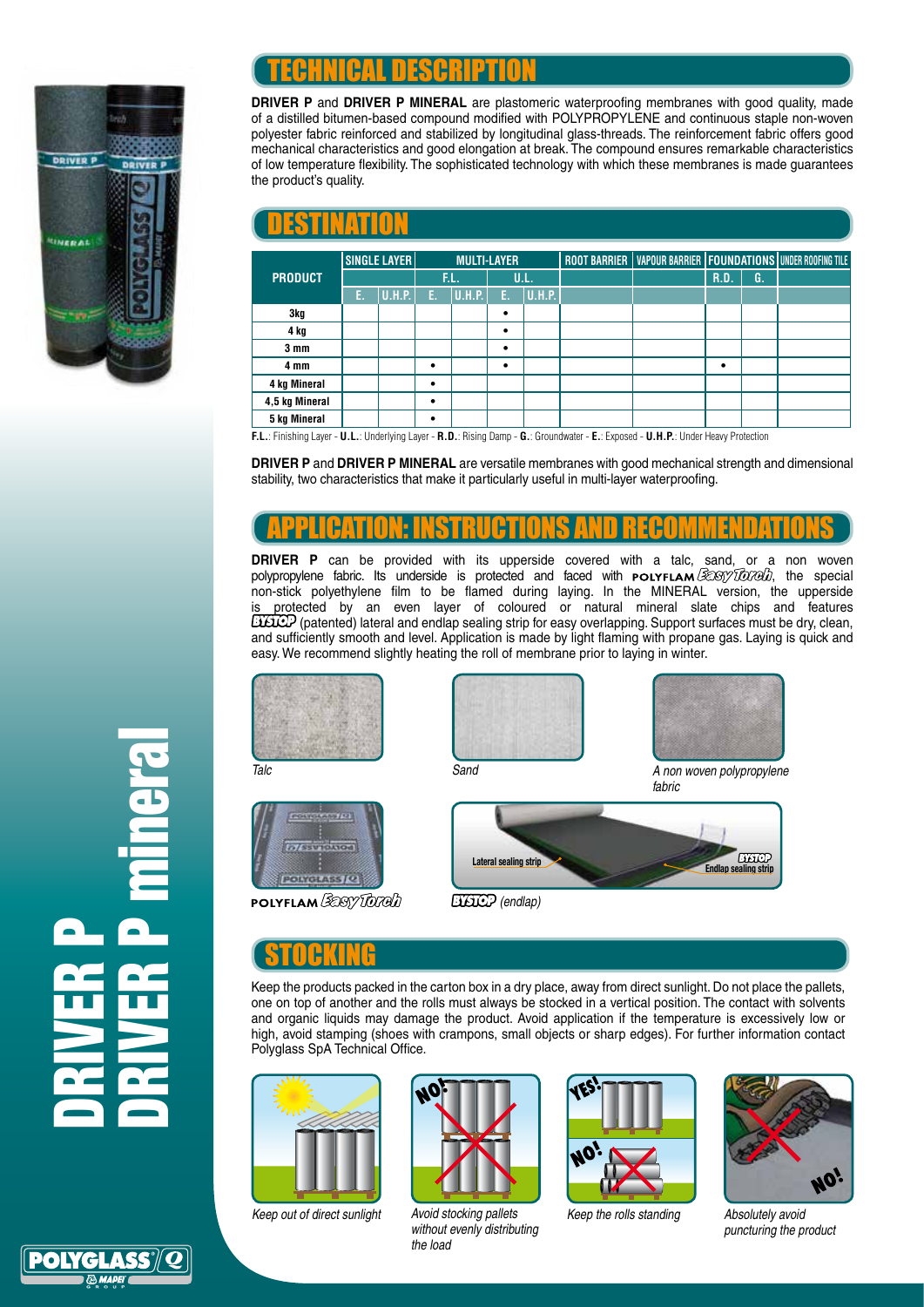| đ                            |                                                      |                                  |              |                                 |                         |                                 |
|------------------------------|------------------------------------------------------|----------------------------------|--------------|---------------------------------|-------------------------|---------------------------------|
| <b>TEST</b><br><b>METHOD</b> | <b>TECHNICAL</b><br><b>CHARACTERISTICS</b>           | <b>UNIT</b><br><b>OF MEASURE</b> |              | <b>NOMINAL</b><br><b>VALUES</b> |                         | <b>NOMINAL</b><br><b>VALUES</b> |
| EN 1848-1                    | <b>LENGTH</b>                                        | m                                |              | $10(-1%)$                       |                         | $10(-1%)$                       |
| EN 1848-1                    | <b>WIDTH</b>                                         | m                                |              | $1(-1\%)$                       |                         | $1(-1\%)$                       |
| EN 1848-1                    | <b>STRAIGHTNESS</b>                                  | mm/10 m                          |              | Exceeds                         |                         | Exceeds                         |
| EN 1849-1                    | <b>THICKNESS</b>                                     | mm                               |              | <b>NPD</b>                      |                         | <b>NPD</b>                      |
| EN 1849-1                    | MASS PER UNIT AREA                                   | $kq/m^2$                         |              | $4(+10%)$                       |                         | $4.5 (\pm 10\%)$                |
| EN 1928-B                    | WATERTIGHTNESS                                       | kPa                              |              | Exceeds                         |                         |                                 |
| EN 1928-B<br>EN 1296         | WATERTIGHTNESS AGAINST<br>ARTIFICIAL AGEING          | kPa                              |              | Exceeds                         |                         | $\overline{a}$                  |
| EN 1928-B<br>EN 1847         | WATERTIGHTNESS AGAINST<br>CHEMICAL                   | kPa                              |              | <b>Exceeds</b>                  |                         | $\overline{a}$                  |
| EN 13897                     | WATERTIGHTNESS AFTER STRETCHING                      | $\%$                             |              |                                 |                         |                                 |
| EN 13501-5                   | EXTERNAL FIRE PERFORMANCE                            | L,                               |              | FRoof                           |                         | FRoof                           |
| EN 13501-1                   | REACTION TO FIRE                                     | Euroclass                        |              | F                               |                         | F                               |
| EN 12316                     | PEEL RESISTANCE                                      | $N/50$ mm                        |              | $\overline{a}$                  |                         | $\overline{a}$                  |
| EN 12317                     | SHEAR RESISTANCE                                     | N/50 mm                          |              | $\overline{a}$                  |                         |                                 |
|                              | TENSILE PROPERTIES<br>MAXIMUM LOAD AT BREAK          | $N/50$ mm                        | $\mathbf{a}$ | 450 (-20%)                      | ERAI                    | 450 (-20%)                      |
| EN 12311-1                   | Longitudinal<br>Transversal<br>ELONGATION AT BREAK   | N/50 mm                          | ≃<br>ш       | 300 (-20%)                      | ĥ.                      | 300 (-20%)                      |
|                              | Longitudinal<br>Transversal                          | $\%$<br>$\frac{0}{0}$            | œ            | $35(-15)$<br>$40(-15)$          | 岛                       | $35(-15)$<br>$40(-15)$          |
| EN 12691-A                   | RESISTANCE TO IMPACT                                 | mm                               |              | $\geq 700$                      | $\mathsf{M}^\mathsf{N}$ | $\geq 700$                      |
| EN 12730-A                   | RESISTANCE TO STATIC LOADING                         | kg                               |              | $\geq 10$                       | ∍                       | $\geq 10$                       |
| EN 12310-1                   | RESISTANCE TO TEARING<br>Longitudinal<br>Transversal | Ν<br>Ν                           |              | 130 (-30%)<br>130 (-30%)        |                         | 130 (-30%)<br>130 (-30%)        |
| EN 1107-1                    | DIMENSIONAL STABILITY                                | $\frac{9}{6}$                    |              | $\le -0.3$                      |                         | $\le -0.3$                      |
| EN 1108                      | FORM STABILITY UNDER CYCLIC<br>TEMPERATURE CHANGE    | $\%$                             |              | $\blacksquare$                  |                         | $\overline{\phantom{0}}$        |
| EN 1109                      | <b>COLD FLEXIBILITY</b>                              | $\overline{C}$                   |              | ≤0                              |                         | $\leq 0$                        |
| EN 1110                      | FLOW RESISTANCE AT ELEVATED<br><b>TEMPERATURE</b>    | °C                               |              | $\geq 110$                      |                         | $\geq 110$                      |
| EN 1110<br><b>EN 1296</b>    | ARTIFICIAL AGEING BEHAVIOUR<br>(FLOW RESISTANCE)     | $^{\circ}C$                      |              | $\overline{a}$                  |                         | $\overline{\phantom{0}}$        |
| <b>EN 1297</b>               | ARTIFICIAL AGEING BEHAVIOUR<br>(VISIBLE DEFECTS)     |                                  |              |                                 |                         | Pass                            |
| EN 12039                     | ADHESION OF GRANULES                                 | $\frac{0}{0}$                    |              | $\overline{a}$                  |                         | $\leq 30\%$                     |
| EN 1931                      | WATER VAPOUR PROPERTIES                              | μ                                |              | 20000                           |                         | 20000                           |
| EN 1850-1                    | VISIBLE DEFECTS                                      | $\overline{\phantom{a}}$         |              | <b>ABSENT</b>                   |                         | <b>ABSENT</b>                   |



Considering the various situations of turbe substitutions and the possibilities for use inside COMPLEX WATERING. Polyglass SpA cannot assume any liability for damages derived from the product's results in terms of function

Considering the various studions of use, the numerous types of support surfaces and the possibilities for use mixide COMPLEX WATERPROOFLAYERING, Polygiass Spa karnot assume any italitiy for damages derived from the product

Thickness and weight parameters are indicative only for Italian market.

In compliance with EN 13707 products standards (layers for roofing) and EN 13969 TYPE T products standards (layers for foundations).

# DIMENSIONS - PACKAGING

| <b>PRODUCT</b>                         | <b>THICKNESS</b><br>mm | <b>WEIGHT</b><br>kg/m <sup>2</sup> | <b>DIMENSIONS</b><br>m |
|----------------------------------------|------------------------|------------------------------------|------------------------|
| <b>DRIVER P</b>                        |                        |                                    | 1x10                   |
| <b>DRIVER P</b>                        |                        |                                    | 1x10                   |
| <b>DRIVER P</b>                        | 3                      |                                    | 1x10                   |
| <b>DRIVER P</b>                        |                        |                                    | 1x10                   |
| <b>DRIVER P Mineral (Grey)</b>         |                        | 4                                  | 1x10                   |
| <b>DRIVER P Mineral (Other colors)</b> |                        |                                    | 1x10                   |
| <b>DRIVER P Mineral (Grey)</b>         |                        | 4,5                                | 1x10                   |
| <b>DRIVER P Mineral (Other colors)</b> |                        | 4,5                                | 1x10                   |
| <b>DRIVER P Mineral (Grey)</b>         |                        | 5                                  | 1x8                    |
| <b>DRIVER P Mineral (Other colors)</b> |                        | 5                                  | 1x8                    |

#### AVAILABLE COLOURS

Upperside protected with coloured mineral slate chips:





GALLERY<br>AND TUNNEL



RENEWAL WATERPROOFING<br>CONVERING ONLY<br>RELINING WITH INSULATING<br>MATERIAL SPECIAL RE-ROOFING WORK



**DETAILS** 



**SPECIAL ROOFS**